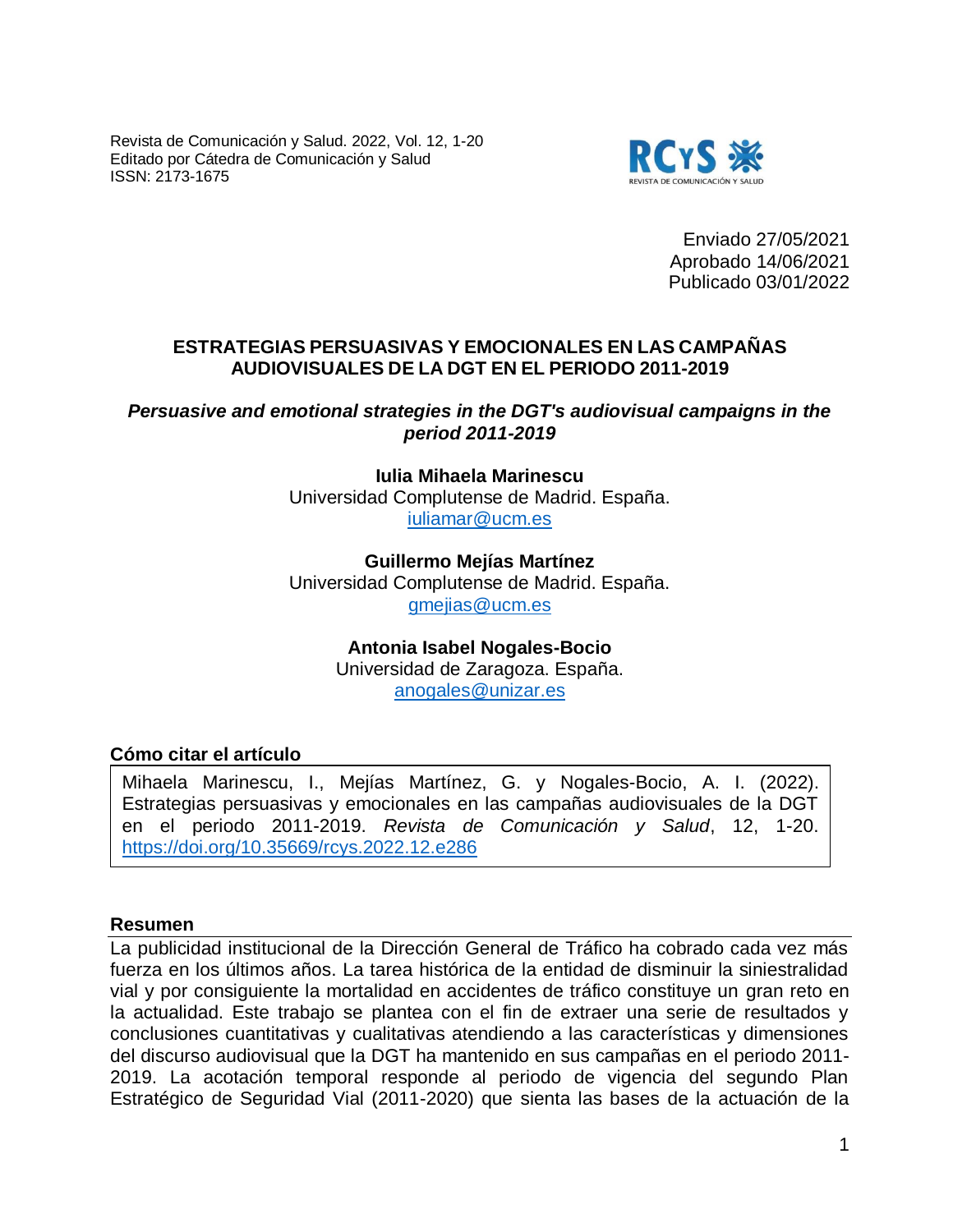DGT y supone la hoja de ruta en su misión de disminuir la siniestralidad vial. Específicamente se trata de averiguar cuáles son los factores emocionales y persuasivos que encierran estas campañas y cómo se manifiestan, cuáles son los soportes y mensajes utilizados y qué impacto o alcance tienen en el público espectador. Los resultados muestran que en el discurso audiovisual de la DGT a lo largo de la recopilación de las 74 piezas audiovisuales del periodo 2011-2019 predomina una línea negativa que apuesta por campañas de alto impacto emocional a través de mecanismos de persuasión efectivos.

**Palabras clave:** Publicidad institucional, emociones, persuasión, spot, audiovisual, DGT.

## **Abstract**

The institutional advertising of the Dirección General de Tráfico has gained more and more strength in recent years. The entity's historical task of reducing road accidents and, consequently, mortality in traffic accidents is a great challenge at present. This work is proposed with the aim of extracting a series of quantitative and qualitative results and conclusions based on the characteristics and dimensions of the audiovisual discourse that the DGT has maintained in its campaigns in the period 2011-2019. The time frame corresponds to the period of validity of the second Plan Estratégico de Seguridad Vial (2011-2020), which lays the foundations for the DGT's actions and is the roadmap for its mission to reduce road accidents. Specifically, the aim is to find out what are the emotional and persuasive factors involved in these campaigns and how they are manifested, what are the supports and messages used and what impact or scope they have on the viewing public. The results show that in the audiovisual discourse of the DGT throughout the compilation of the 74 audiovisual pieces of the period 2011-2019 there is a predominance of a negative line that bets on campaigns with a high emotional impact through effective persuasive mechanisms.

**Keywords**: Institutional advertising, emotions, persuasion, spot, audiovisual, DGT.

## **1. INTRODUCTION**

"That we all get home safe and sound every night" (DGT, 2018). With this phrase, the Directorate General of Traffic sums up its mission and its commitment to society. In its 50 years of operation, the DGT's institutional advertising has taken on enormous social importance in its fight to reduce road accidents and, consequently, deaths on Spanish roads. The enormous volume of campaigns that the DGT has been carrying out since 1960 focuses on various lines of communication through different perspectives and media. Over the years, the DGT has been tightening up its advertising messages. The emotional and persuasive dimension has gained enormous strength, always with the aim of teaching and raising awareness among citizens.

The Strategic Road Safety Plan (2011-2020) has laid the foundations for the organisation's communication work, establishing guidelines for positive coexistence in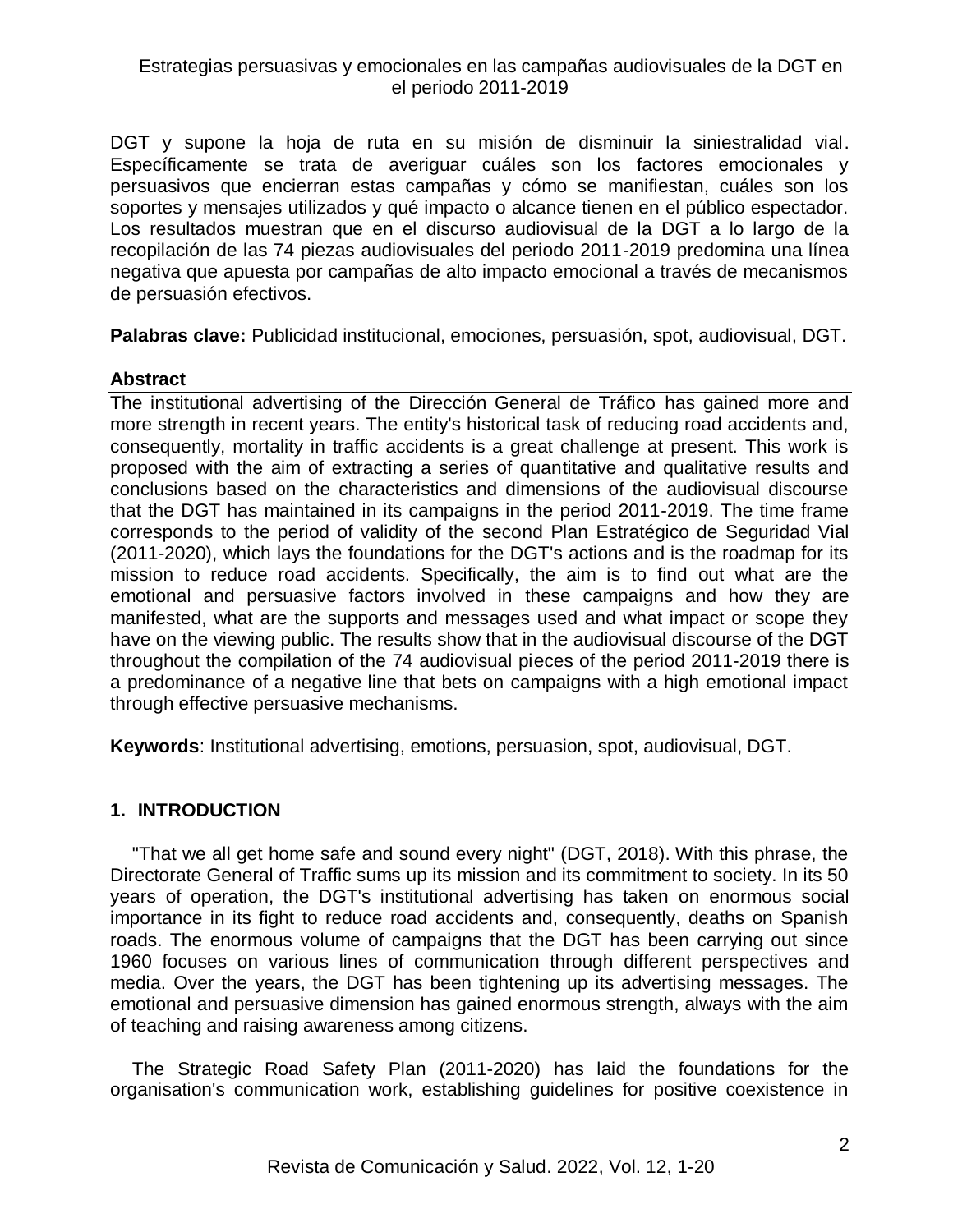terms of road use. This paper will analyse the institutional advertising carried out by the Directorate General of Traffic between 2011 and 2019. The time frame corresponds to the period of validity of the second Strategic Road Safety Plan (2011-2020), which lays the foundations for the DGT's actions and is the roadmap for its mission to reduce road accidents. To carry out the research, a compilation will be made of all the pieces in audiovisual format that the Directorate General of Traffic has launched between 2011 and 2019, inclusive. This time frame responds to the need to carry out an analysis in a current or relatively close time in order to make the approach more interesting.

The aim of this study is therefore to extract a series of quantitative and qualitative results and conclusions based on the characteristics and dimensions of the audiovisual discourse that the DGT maintains in its campaigns between 2011 and 2019. Specifically, the aim is to find out what are the emotional and persuasive factors contained in these campaigns and how they are manifested, what are the supports and messages used and what impact or scope they have on the viewing public.

The starting hypotheses used in this research are two:

- H1. The audiovisual campaigns corresponding to the Strategic Road Safety Plan (2011-2020) have undergone a radical change in terms of the emotional and persuasive elements they contain, both from the point of view of the image and in their narrative approach.
- H2. The campaigns contain strong social values such as the importance of life, family and social bonds, prudence or responsibility for the lives of others, among others. All these values function as social learning and appeal to the primary emotions of the individual.

## **1.1. Frame of reference**

Advertising can be understood as a mechanism for the production of signs, images and messages that acquire meaning in the semiotic relations they form. But its machinery does not work in the same way and is not created for the same purposes: this is where the difference lies.

Each of the researchers in the field have proposed their own definitions of the term over time. The concept of advertising has undergone multiple interpretations and has not always been understood in the same way. For example, Cortés González (2008) states:

Advertising is any form of communication carried out by a natural or legal person, public or private, in the exercise of a commercial, industrial, artisanal or professional activity, with the aim of directly or indirectly promoting the contracting of movable or immovable goods, services, rights and obligations (Law 34/1988 General Law on Advertising cited in Cortés González, 2008, p. 228).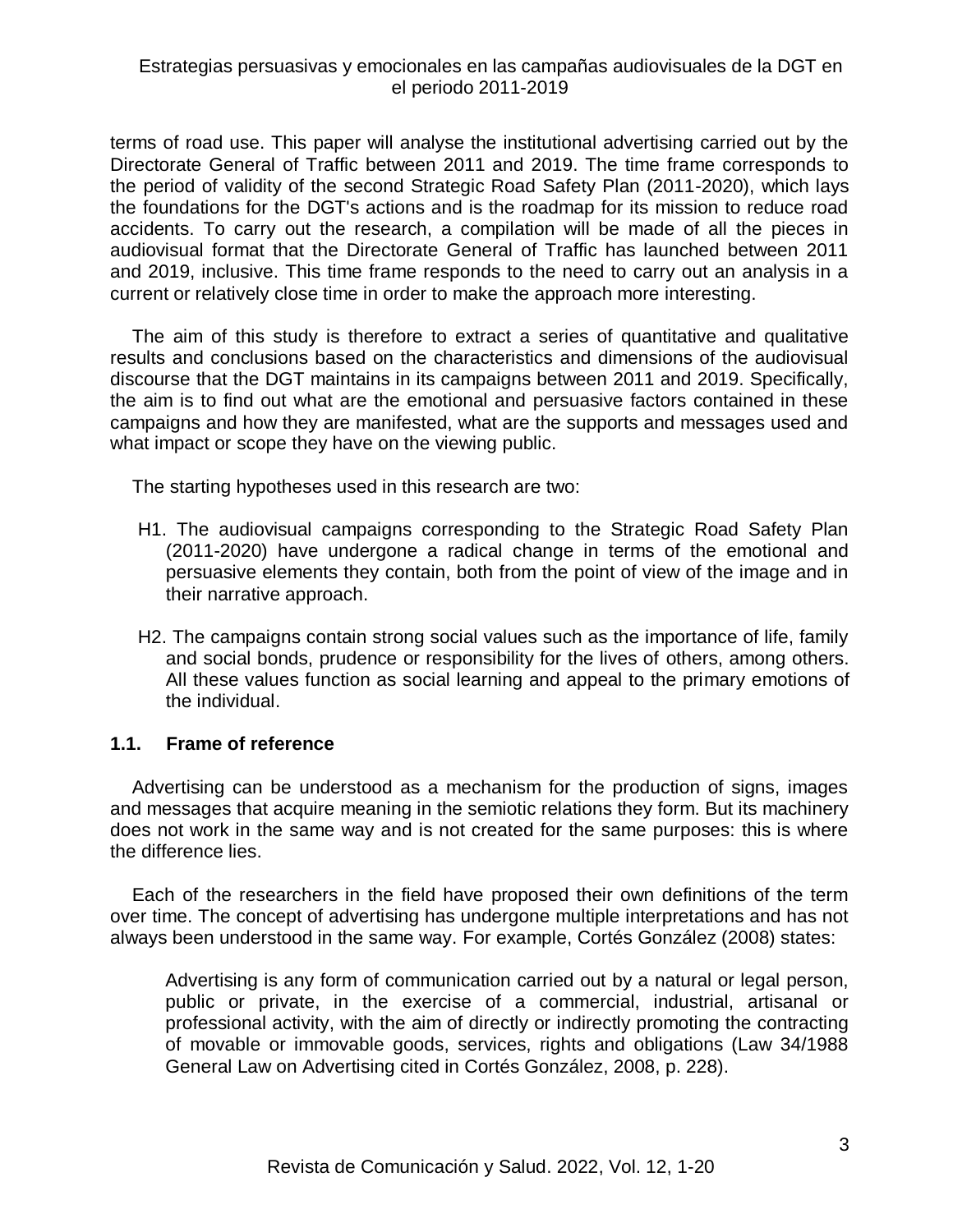This definition shows a different vision of advertising, which from today's perspective is partial and does not respond to the complexity of the term. Benavides (1997) states that advertising discourse is one of the best examples of how social discourses develop and are projected in the lives of subjects, groups and institutions. And this is the impact that advertising messages have on the individual through the text and the image they carry. Advertising discourse is at work in society after the act of visualisation, and is capable of creating different sensory responses in the receiver, such as sensations or memories. Therefore, advertising discourse is closely linked to ethics and social responsibility when creating advertising messages, moreover, the dimension of advertising can be understood as a social fact because of its undoubted ability to provoke certain effects on people.

## **1.1.1. Institutional advertising. Theoretical approach and typology**

Institutional advertising should be understood as a phenomenon differentiated from commercial advertising, as they do not share the same characteristics or purposes. According to Benavides (1997), institutional advertising is an educational and socialising element in today's society. Public administrations make use of it to implant in society the values that it should exercise and share.

A priori, this type of campaign is ethically accepted by society as it attempts to correct global social problems. Thus, in institutional advertising, communication campaigns of various kinds are developed specifically by governments and public institutions, as well as by companies or organisations that depend on them. Institutional advertising thus becomes a fundamental mechanism in the relationship that public bodies maintain with citizens and, by extension, with the various social groups existing in the public sphere. The resulting advertising message - which is not a simple circulation of paid messages contributes to the construction of the symbolic and cultural reality of society.

In this sense, Cortés González goes beyond the concept of advertising "as that communication process to disseminate goods or services and to promote the economic transactions that consumers must carry out to obtain them" (Cortés Gonzáles, 2008, p. 223). The author focuses on messages that indicate the concerns, interests and objectives of society. In short, this type of advertising messages tries to find ways to solve social problems, always hand in hand with specific policies that support these advertising techniques.

According to Pineda Cachero and Rey (2009), "the perspective of institutional advertising as a promoter of general interests should not lead to a functionalist or excessively beatific theoretical perception of state communication". For the authors, the propagandistic and manipulative impulse coexists in institutional communication. In contrast to previous perceptions, institutional publicity is not only an educational effort aimed at improving citizens' social relations, but can also be an opportunity for the individuals and classes that control the state to try to dominate the thinking and behaviour of the citizenry. Following this approach, institutional advertising is proposed as a communication practice from society as a whole and not for society as a whole. This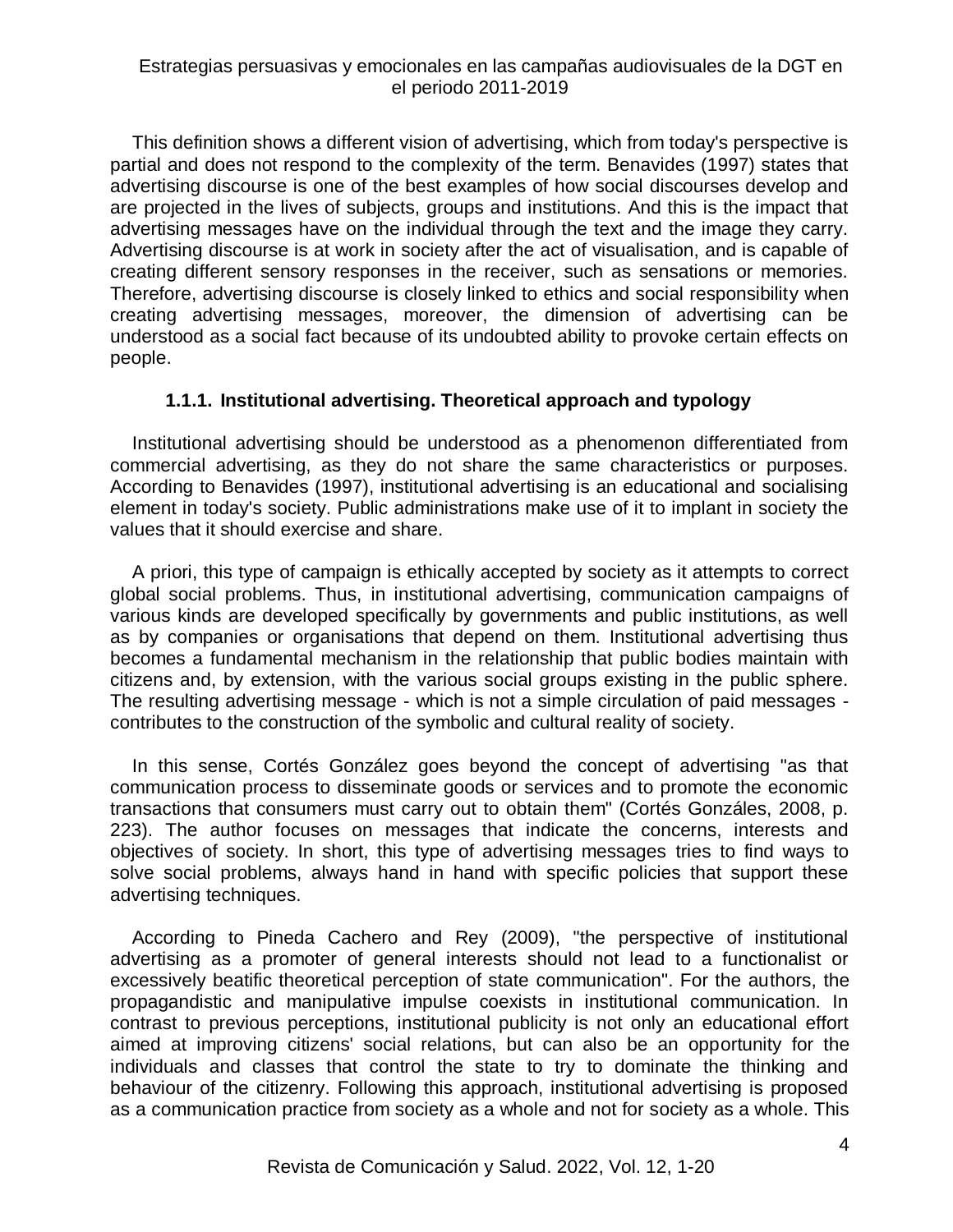vision would not only distance this form of advertising from propaganda, but would also open up state communication to processes of social change from the grassroots of the population. Beyond the multiple visions, there is no doubt that institutional advertising is sufficiently important to consolidate itself as a central phenomenon in contemporary societies and to be studied independently of commercial and conventional advertising. This instrument has very different objectives from commercial advertising, although they share the same spaces and times and possibly a similar discursive structure.

## **1.1.2. Social advertising as an aspect of institutional advertising**

There is a great thematic variety of institutional advertising, although some authors such as García López (2001) refer to it as social advertising. Other authors such as Alvarado López (2010) study social advertising as an essential instrument when it comes to transmitting certain contents at the service of society. The author begins with this quote, which opens her extensive analysis of social advertising:

Howard Gossage, the most far-sighted of all advertising rebels claimed that advertising is too valuable an instrument to be wasted on commercial products and that it is only justified when used for social purposes (David Ogilvy cited in Alvarado López, 2010, p. 75).

Following this line, social advertising is "that whose advertising objectives are social, and serve an entity whose ultimate purpose or raison d'être is also social, and, therefore, free of other political or commercial interests" (Alvarado López, 2010, p. 78). Social campaigns respond to the need to massively and persuasively communicate a certain message to an a priori established audience, referred to by the author as "the target of the message".

Social issues have a much greater presence in society, but they do not always find their place in pure social advertising that is faithful to its principles. More and more of the themes and language of social advertising are being transferred to advertising for corporate and commercial purposes, thus crossing the ideological line that defines it. In this way, a confusing panorama is produced, in the face of which the author sees the need to distinguish "beneath the surface of the messages, the specific objectives of these, the aims of the issuing entity and the social causes to which they respond" (Feliu Albaladejo, 2009).

With regard to this blurred boundary, Moragas (2005) also makes a statement. The enormous economic importance that institutional campaigns have acquired focuses attention on the control and destination of these investments, beyond the ideological and cultural debate regarding their contents. In order to review its mission in society and the functions of the public information service, the content and transparency of its campaigns must be monitored. It is necessary to define the priorities of public intervention in the face of the new information needs of modern society.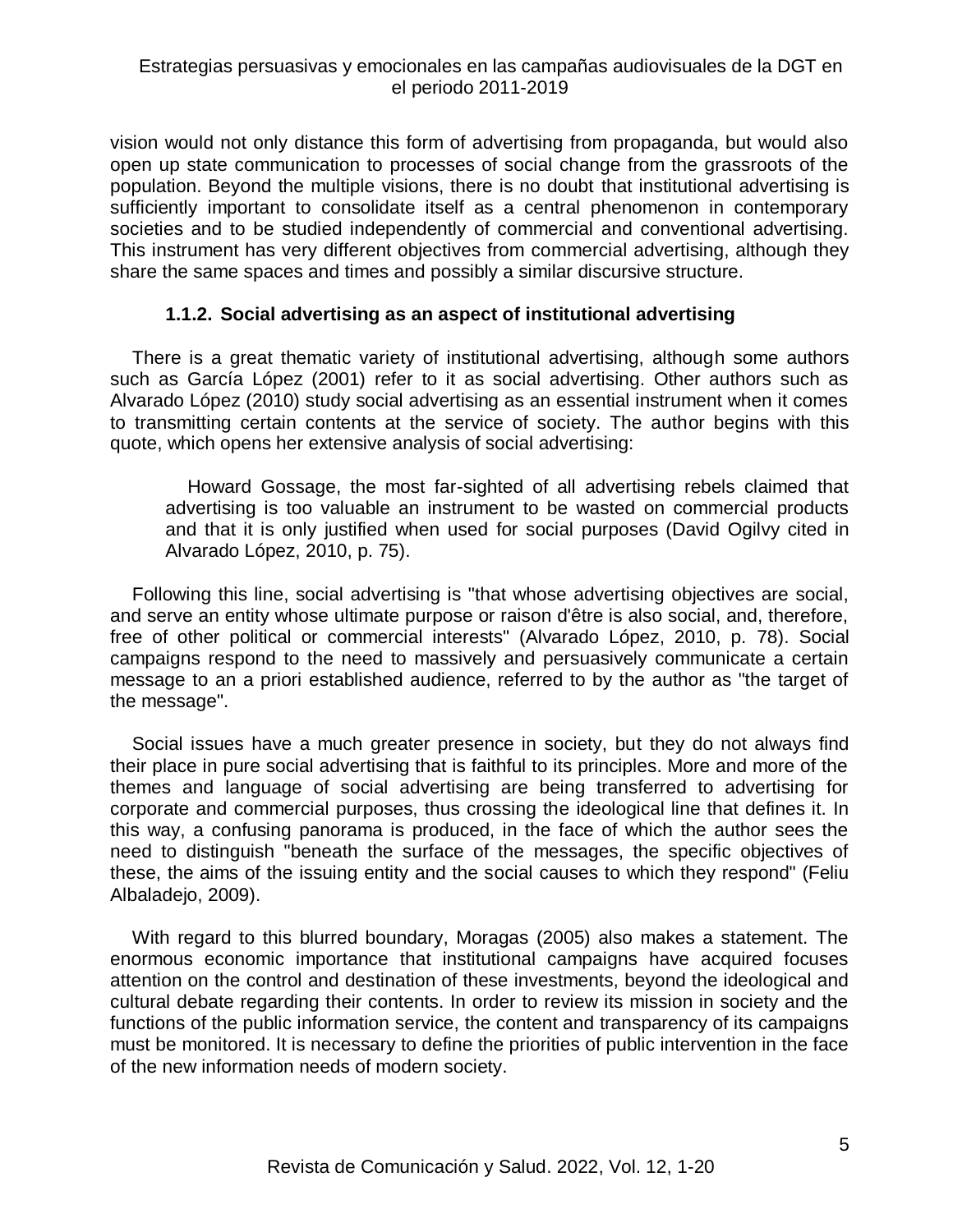# **1.1.3. Persuasion in advertising**

According to Segura García (2017), advertising is made up of two types of argumentative strategies: the informative dimension and the persuasive dimension based on the appeal to sensitivity and emotions to achieve a change in behaviour. These two fundamental dimensions fulfil the three objectives observed by Classical Rhetoric: docere (information), delectare (entertainment) and movere (final persuasion) (Segura García, 2017, p. 69). The process of persuasion is based on the last two, which is why advertising focuses its intention on movere, since it has been proven that emotions and motivation are forces that have a direct impact on human behaviour (López Vázquez, 2007). The persuasive message uses different resources to achieve its objectives. (López Eire cited in Segura García, 2010, p.65) points out that, through an effective rhetorical message, values and attitudes are created, which in turn are integrated into the sphere of collective social values. In this sense, advertising draws on rhetoric in order to construct an appropriate, concise and aesthetic language. The final objective is to transmit clear and powerful messages. However, Rhetoric should not be confused with the concept of Advertising. Although they coincide in essence, there are notable differences between the advertising discourse and the classic rhetorical discourse, which is based on the aims, multiple language, unilateral character and an orientation towards the mass receiver, consumer of products or susceptible to a change of attitude. The means and structure of the message also differ between advertising and rhetoric. The former makes use of the most advanced technologies, including images or movement. These elements were not contemplated by traditional Rhetoric, which is a qualitative change from the classical model. In short, the essence of advertising depends on the intentions of the advertiser or publicist and that its ultimate aim is not deception, but the ethical meaning of its existence.

# **1.1.4. Strategic Road Safety Plan (2011-2020)**

The United Nations designated the decade 2011-2020 as the "Decade of Action for Road Safety" (DGT, n.d.). This decade challenges all subscribing countries to reduce the number of global fatalities by 50% by 2020. Initially called Jefatura Central de Tráfico, the now called Dirección General de Tráfico was founded in 1959 with the aim of responding to social needs in the field of transport. The entity is working to achieve this challenge through the second Strategic Road Safety Plan 2011-2020, which, in addition to many other actions, is committed to a very powerful communication mechanism. In each of its annual accident rate reports, the DGT reports its progress in achieving these goals. "Informing and involving society in its responsibility to improve road safety" (Dirección General de Tráfico, 2011, p. 147). This is the premise of the entity in its Strategic Road Safety Plan covering the time period 2011-2020. The Plan was approved on 25 February 2011 by the Council of Ministers, following approval by the High Council for Road Safety at its plenary session on 23 November 2010.

Among many other areas of action in the second Strategic Plan - improvement of infrastructures, renewal of the vehicle fleet - the road safety policy is committed to continue acting on the "modification of user behaviour mainly through its communication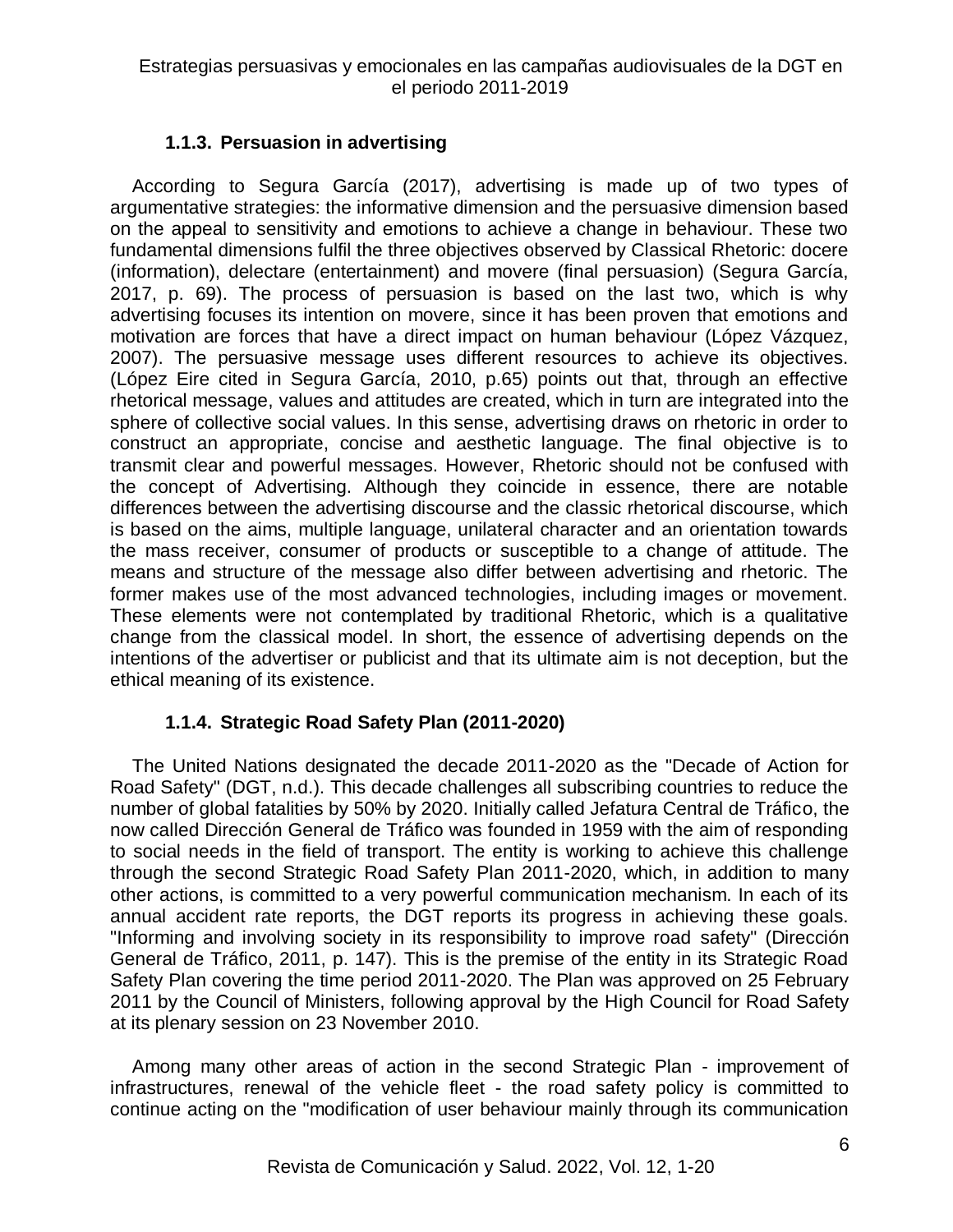campaigns. (Dirección General de Tráfico, 2011, p.5). The aim is for road users to develop responsible behaviour on a voluntary basis, and to this end, the DGT is committed to improving communication. This plan focuses its communication on a series of key thematic axes: alcohol, drugs, speed, distractions and safety systems (. It also establishes the different profiles of recipients for whom the advertising message is carefully and appropriately adapted. In terms of age, the plan covers all spectrums, giving visibility to children, young people, adults and the elderly. In terms of user types, the plan targets drivers, cyclists and motorcyclists as the main targets. Pedestrians and other road users are also included in the different action strategies.

## **1.1.5. Emotions and persuasion in DGT campaigns: a general approach**

The studies that have been carried out on the audiovisual discourse of the DGT are contained in few and fairly recent research studies. Works of interest are: "Uso y Eficacia del Miedo como Factor Persuasivo en las Campañas Institucionales de la Dirección General de Tráfico" (2014) by Crisbel Vieira Gracia; "Eficacia de la publicidad emocional y racional: análisis de las campañas de la Dirección General de Tráfico" (2015- 2016) by Ylenia Gómez García; "Música y emociones en las Campañas Institucionales: el caso de la DGT española" (2011) by Estrella Martínez Rodrigo and Rosario Segura García. The emotional mechanisms increasingly used by the world of advertising are currently a topic of interest in social science research, especially with regard to the effects that these practices can have on the receiver. Different researchers on the subject, such as Segura García (2017) and Vieira Gracia (2014) agree on the importance of exploring the emotional dimension that the DGT has developed in many of its institutional campaigns. In its determination to achieve the greatest effects on the viewer and reduce the level of accidents on Spanish roads, the DGT opts for this type of advertising, always seeking a change in the public's mentality and consequently a change in behaviour. The first steps that a campaign of these characteristics must fulfil are: to be credible and show a reality with which the spectator can identify, to use mechanisms of conviction by appealing to the primary emotions of human beings and arguments, to provoke reflection so that the message lasts over time and has an effect on behaviour, and to ensure that the receiver of the message transmits it in turn to third parties.

As opposed to rational messages, the entity's emotional discourse is based on impulse and fascination to achieve in the receiver a direct association of pleasant or unpleasant ideas. One of these unpleasant ideas that the DGT recurrently uses in its campaigns is death. Beyond the persuasive charge that can be found in emotional messages, their effectiveness is based on the analytical and cognitive criteria of the person receiving the message.

## **2. METHODOLOGY**

In order to have an overview of the audiovisual campaigns that the Directorate General of Traffic has launched between 2011 and 2019, an exhaustive search has been carried out in order to compile all the audiovisual pieces. The quantitative classification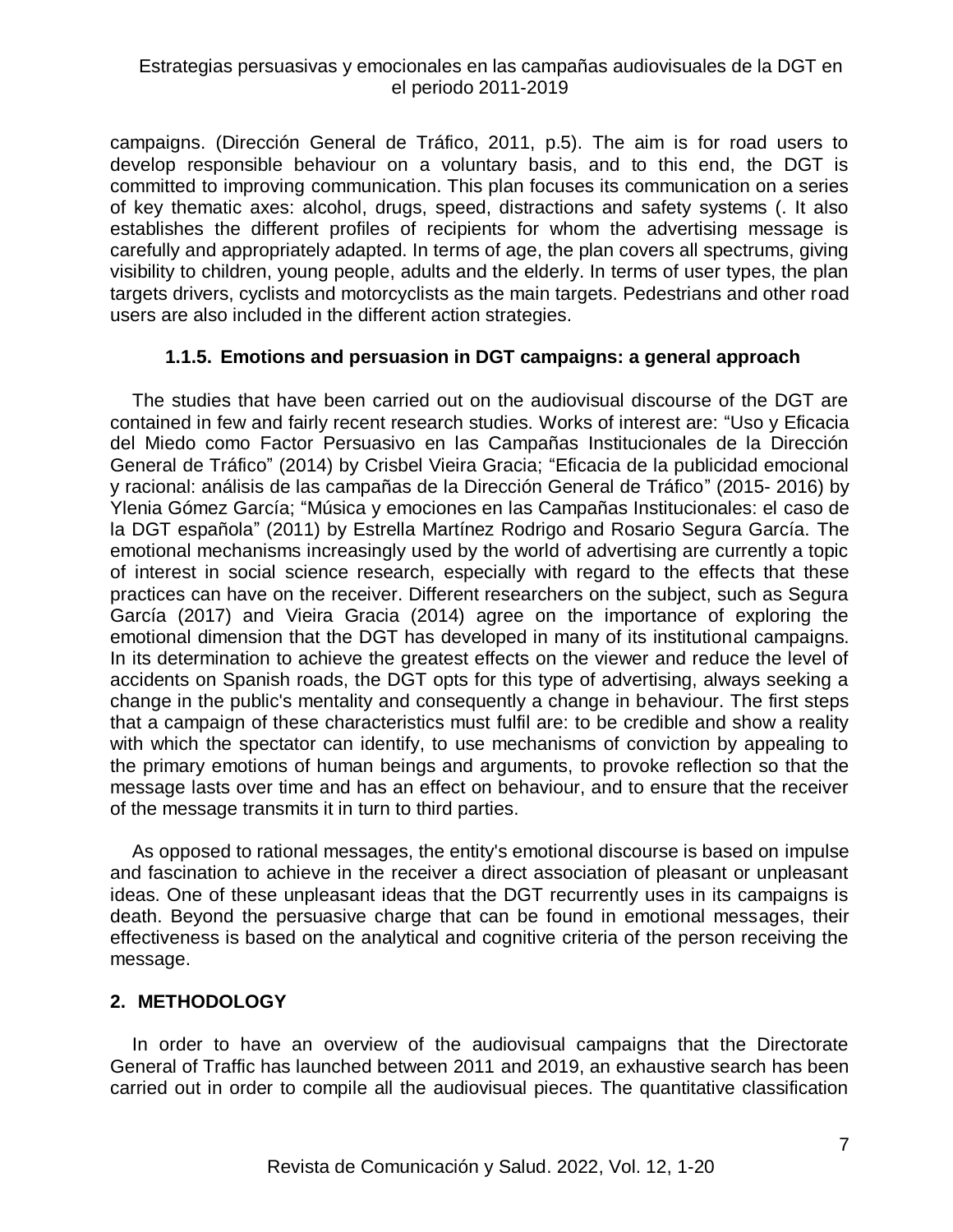corresponds to the general annual period. Within each year, all campaigns are included, but the exact launch dates could not be clarified exactly.

Using tables organised in chronological order, a quantitative and qualitative analysis will be made of all the pieces that have been carefully selected from different sources. This first analysis will focus on quantitative aspects such as number and duration, and qualitative aspects in terms of themes and general characteristics, which will be developed in the corresponding section. The main source for the compilation of the individual pieces is the Official Media Library of the Directorate General of Traffic. In the compilation process, chronological criteria have been taken into account in the first place -classifying the different pieces according to their corresponding year-. Selection criteria have also been applied (separating the audiovisual pieces from the radio spots), which are stored on the same website. In order to verify all the pieces collected, in addition to the screening process of the General Traffic Media Library, other sources such as the YouTube page of the Directorate General of Traffic and the YouTube page of the Ministry of the Interior have been collated in order to obtain the complete number of audiovisual pieces and complete information for subsequent analysis.

At the end of the process of selecting and locating the campaigns, a classification table was drawn up which included the total number of audiovisual pieces produced and launched by the General Directorate of Traffic. This analysis shows a succession of audiovisual pieces as independent units of analysis, although some of them share common characteristics, phrases or thematic features. Therefore, when speaking of an audiovisual campaign, none of the cases refers to a set of audiovisual pieces, but rather each one is the object of individual analysis. For the compilation of the pieces, the channels of dissemination have not been taken into account either, and although most of the pieces have been broadcast on public television, others have seen the light of day through different platforms outside television, such as, for example, the YouTube page of the Ministry of the Interior and other platforms and social networks.

The classification shown below, as well as the order in which the pieces are presented, responds to our own criteria for analysing and processing the information, inspired by other specific research by Vieira Gracia (2014), Gómez García (2014-2015) and Segura García (2017). From these authors, recurring analysis criteria have been extracted in all of them. The quantitative and qualitative analysis is based on: audiovisual piece, representativeness (positive or negative line), thematic line, duration, level of persuasion (explicit intention to persuade the viewer) and presence of explicit/implicit violent images.

## **3. RESULTS**

The first result is that over the nine years analysed a total of 74 audiovisual pieces were launched (Table 1), the results of which are shown in graphs 1, 2, 3 and 4. Thus, the number of audiovisual pieces launched per year varies considerably. While in 2011, 2012, 2013 and 2014 the number of launches remained similar, ranging between 9 and 12 pieces, the number of spots launched in 2015 and 2016 dropped considerably to 4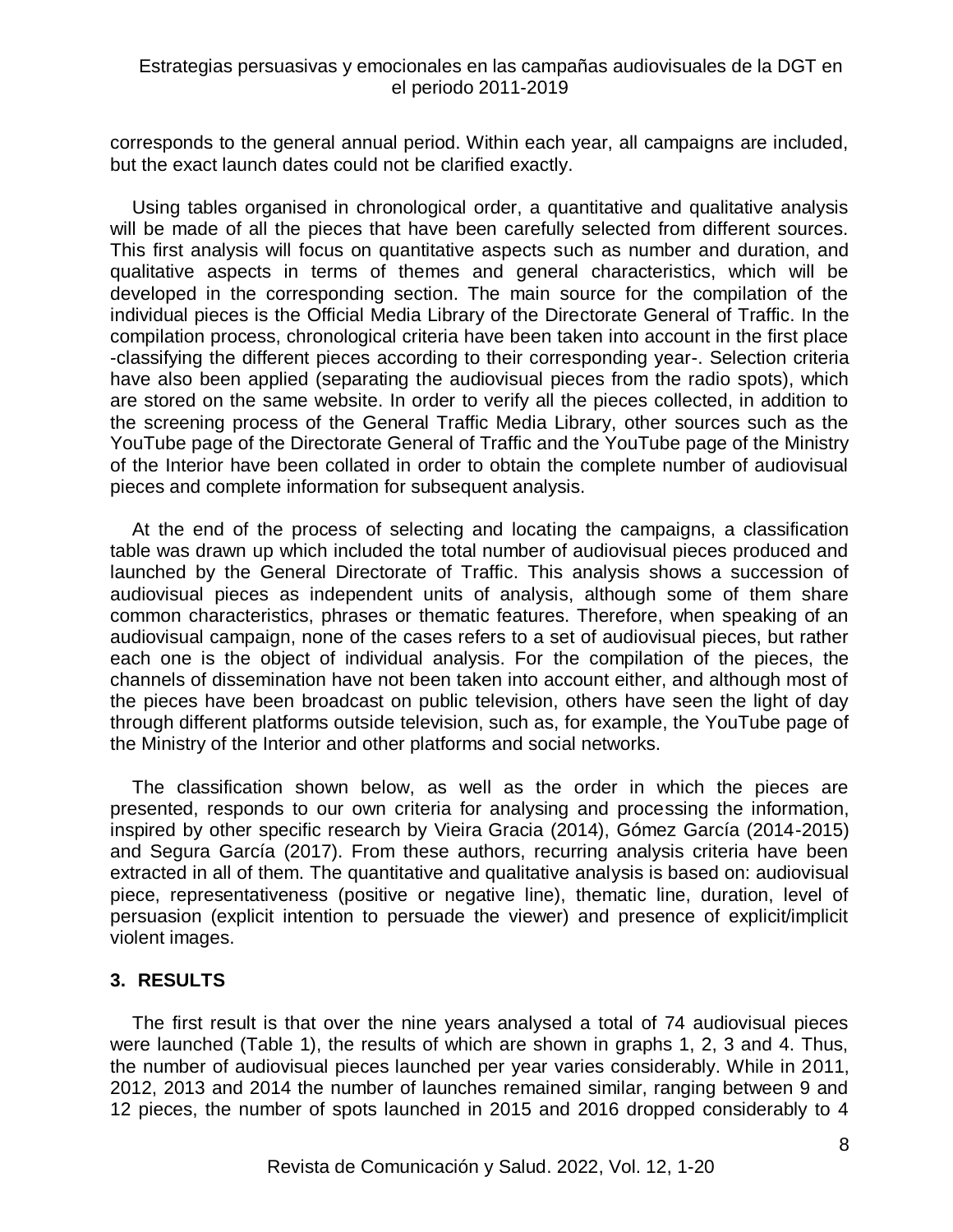and 3 pieces. It was in 2017 when there was an upturn in the number of launches, reaching 11 again. The approximate annual average resulting from this compilation is 8 campaigns per year. In 2018 there is a decrease to 5 pieces, which contrasts with the 10 pieces in 2019.

The duration of the audiovisual pieces analysed varies according to the subject matter and the characteristics they present. The duration of the products ranges between 11 seconds as minimum duration and 4:41 minutes as maximum duration (occasionally), in no case exceeding this limit. In general, most of the ads are one minute or less in length. Shorter spots are generally more dramatic, while more informative and instructional pieces are longer, not exceeding five minutes. Within this general conclusion there are exceptions.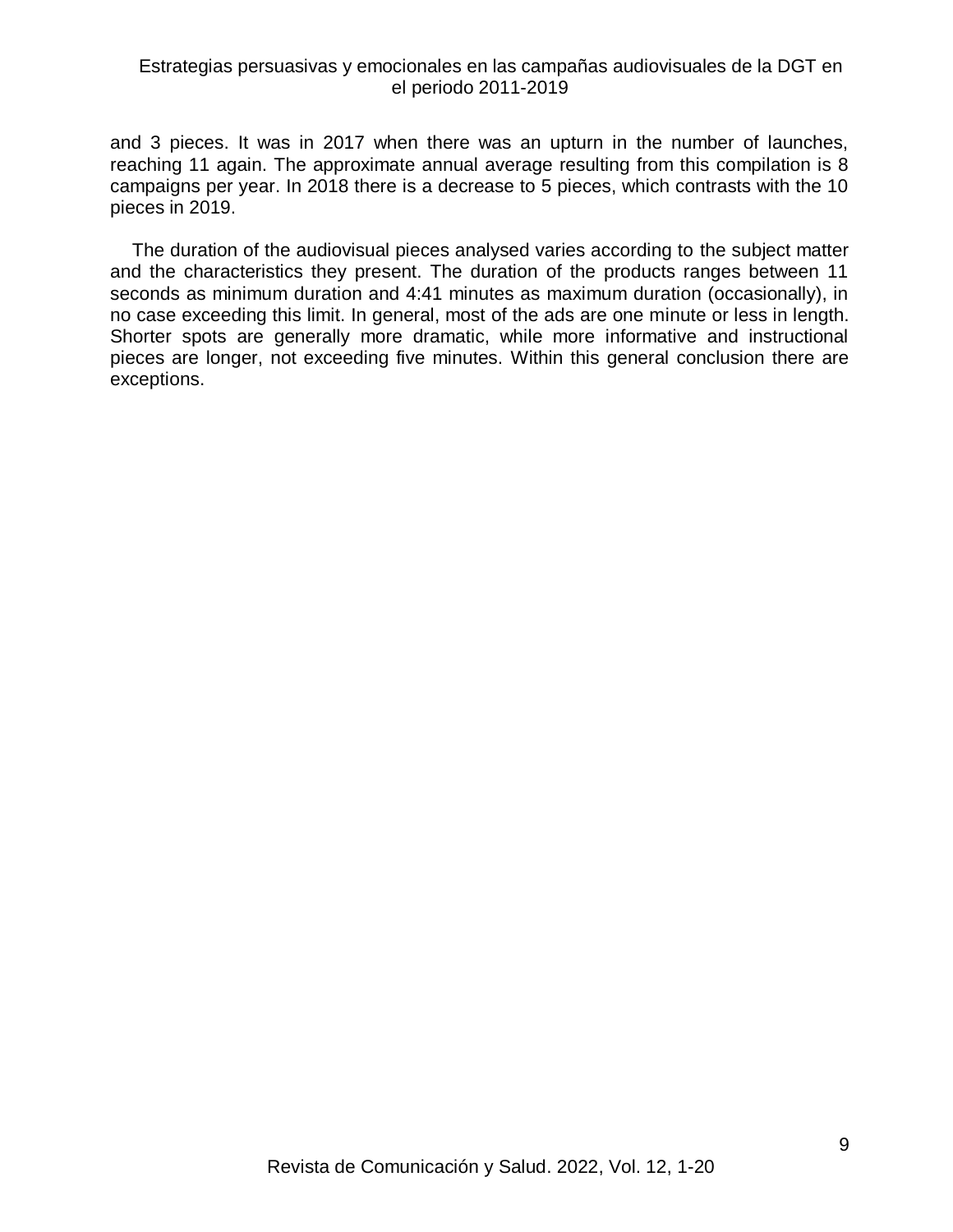| Y        | <b>Audiovisual pieces</b>                                                                                                                                                                                                                                                                                                                                                                                                                                                                                                                                                                                                            |
|----------|--------------------------------------------------------------------------------------------------------------------------------------------------------------------------------------------------------------------------------------------------------------------------------------------------------------------------------------------------------------------------------------------------------------------------------------------------------------------------------------------------------------------------------------------------------------------------------------------------------------------------------------|
| ear      |                                                                                                                                                                                                                                                                                                                                                                                                                                                                                                                                                                                                                                      |
| 2<br>011 | Gracias<br>Disfruta del camino, pero hazlo de forma segura<br>No importa cómo te desplaces, lo que queremos es que llegues<br>No importa a qué hora vas o vienes, lo que queremos es que llegues<br>No importa de dónde vienes ni adónde vas, lo que queremos es que llegues<br>No importa si vas a trabajar o a descansar, lo que queremos es que llegues<br>Algún día los accidentes serán cosas del pasado<br>Los tiempos cambian, peor el mensaje permanece. Si bebes no conduzcas<br>¿Cómo usar el limitador de velocidad?<br>Me apunto a la conducción inteligente<br>Me apunto a moverme en bici<br>Señales reflectantes V-23 |
| 2<br>012 | A tu lado vamos todos<br>El club de los 15<br>Los motoristas pueden disfrutar de la moto y seguir disfrutando de su vida<br>De casa al trabajo y del trabajo a casa I<br>De casa al trabajo y del trabajo a casa II<br>El coche oficina por Leo Harlem<br>No sin mi GPS por Leo Harlem<br>El peatón electrónico por Leo Harlem<br>SI sabes cómo acaba por qué empezar                                                                                                                                                                                                                                                                |
| 2<br>013 | No puedes vivir sin él. Ley de Newton I<br>No puedes vivir sin él. Ley de Newton II<br>No conduzcas bajo sus efectos<br>El verano está lleno de vida y de vidas, respétalas<br>Lo mejor de este verano hubiese sido poder contarlo. Viajar es vivir<br>Excursionistas y peatones. No pongas tu vida en peligro<br>Si vas en moto siempre con casco<br>Disfruta del verano con bici, pero siempre con casco<br>El futuro viaja en bici<br>Da el paso, anda<br>En Navidad más que nunca queremos estar a tu lado                                                                                                                       |
| 2<br>014 | El síndrome del carril izquierdo, problema cerebral<br>No esperes que nadie adivine tus movimientos, usa los intermitentes<br>Tu trabajo más urgente es seguir vivo<br>Consejos para evitar accidentes de furgonetas y camiones<br>Manejar cosas que pueden matar exige toda tu concentración<br>Gracias por hacer tu parte, gracias por llegar<br>Saca tus drogas de la circulación<br>A veces la convivencia es cuestión de vida o muerte<br>Te dejo mi moto, una acción de conductor a conductor                                                                                                                                  |
| 2<br>015 | Muévete con conciencia<br>El porro más caro del mundo<br>La canción más cara del mundo<br>Las gafas de sol más caras del mundo                                                                                                                                                                                                                                                                                                                                                                                                                                                                                                       |
| 2<br>016 | ¿Sabes lo que es un 2%?<br>El trayecto de tu vida. De Ana a doctora Ana Sánchez<br>El trayecto de tu vida. De Carlos a Carlos, papá de Isabel                                                                                                                                                                                                                                                                                                                                                                                                                                                                                        |
| 2<br>017 | Historias al volante, La noticia<br>Historias al volante. El encuentro                                                                                                                                                                                                                                                                                                                                                                                                                                                                                                                                                               |

# **Table 1.** *DGT audiovisual pieces from the period 2011-2019 analysed*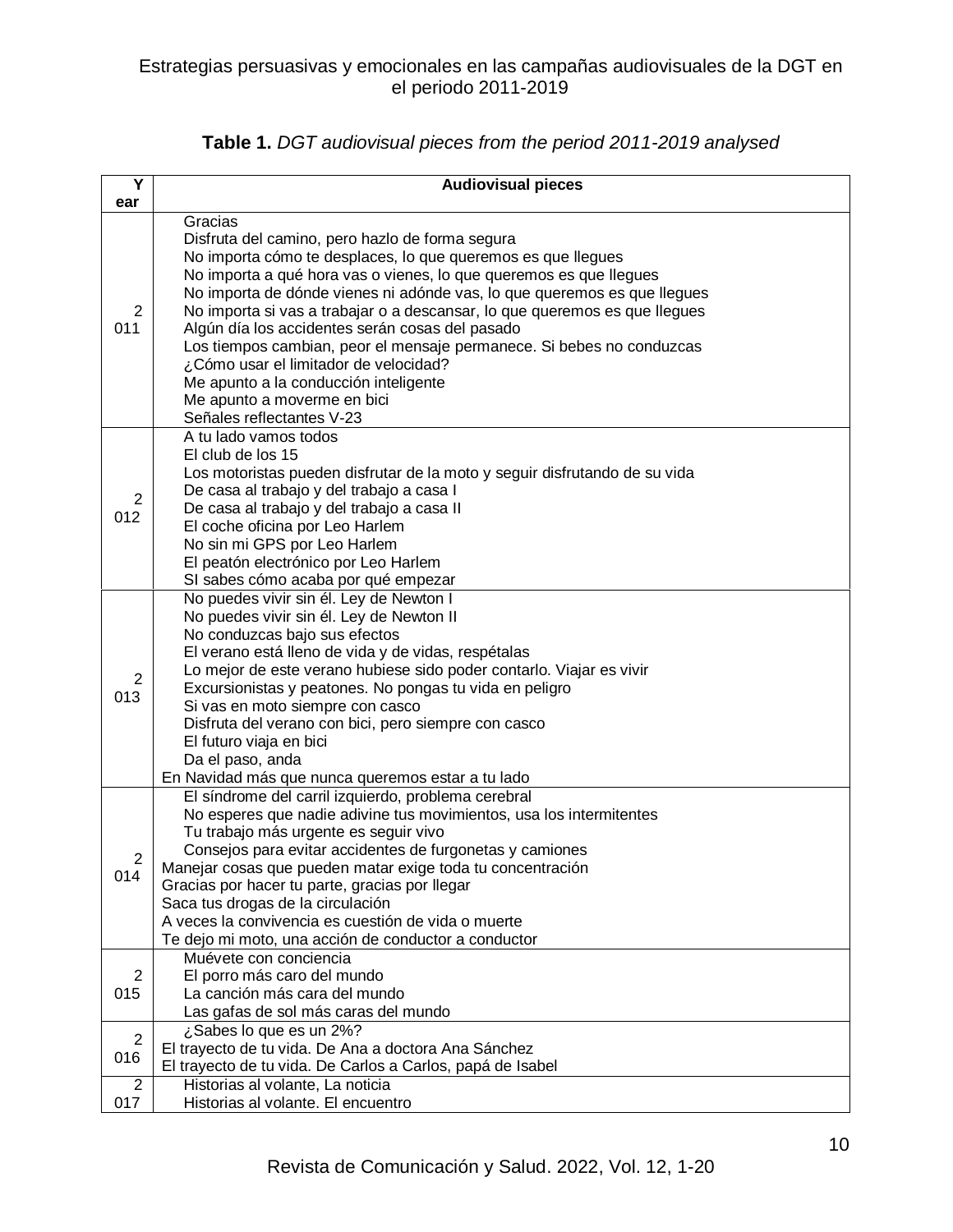|          | Music. Tú sabes hacerlo, al volante pasa del móvil                                   |
|----------|--------------------------------------------------------------------------------------|
|          | Magia, Si miras la carretera de vez en cuando solo ves la carretera de vez en cuando |
|          | Un aspecto clave, la seguridad                                                       |
|          | Testimonios que pueden salvar: Anna                                                  |
|          | Testimonios que pueden salvar: Mar                                                   |
|          | Testimonios que pueden salvar: Jordi                                                 |
|          | 58 Almas Ciclistas                                                                   |
|          | Al volante no uses el móvil                                                          |
|          | 360° Tú Eliges                                                                       |
| 2<br>018 | El hombre de cristal                                                                 |
|          | Distracciones: vivo                                                                  |
|          | Distracciones: muerto                                                                |
|          | Reenámorate de tu coche                                                              |
|          | Creencias absurdas                                                                   |
| 2<br>019 | Cómo llegar                                                                          |
|          | El hospital                                                                          |
|          | La cárcel                                                                            |
|          | El cementerio                                                                        |
|          | Gracias                                                                              |
|          | Velocidad en convencionales                                                          |
|          | 14 metros de nada son una gran diferencia                                            |
|          | A 90 km/h, como en Europa                                                            |
|          | El efecto túnel                                                                      |
|          |                                                                                      |
|          | Aplastante                                                                           |

#### **Source:** *Own elaboration*

The 74 audiovisual pieces compiled present different characteristics and themes that respond to the basic criterion of institutional advertising: to transmit a series of social, human and coexistence values to society, as well as to influence or modify its behaviour. These social, human and coexistence values call for responsibility and social awareness of a global problem that is very present in 21st century society, such as road accidents and all their consequences at both a personal and social level. The campaigns analysed respond faithfully to the two fundamental lines of action encompassed in the second Strategic Road Safety Plan (2011-2020) in its broad communication section: informing and raising awareness among the public as road users and involving civil society in the positive and effective development of initiatives that help coexistence.

According to the thematic classification (Graph 1), the objectives of the Strategic Road Safety Plan (2011-2020) are met. The main thematic lines included in the plan are covered: alcohol, drugs, speed, distractions and safety systems. The most frequently repeated themes are alcohol, drugs and distractions at the wheel. This informative treatment responds to the most serious causes of accidents, so it is understandable that these three issues appear more frequently in their audiovisual campaigns. There is a general tendency to show the effects of these three factors directly, either by showing explicit images of the accidents and the victims or by ending the actions on a black or white background, implicitly suggesting the production of the accident, which has been accentuated in recent years.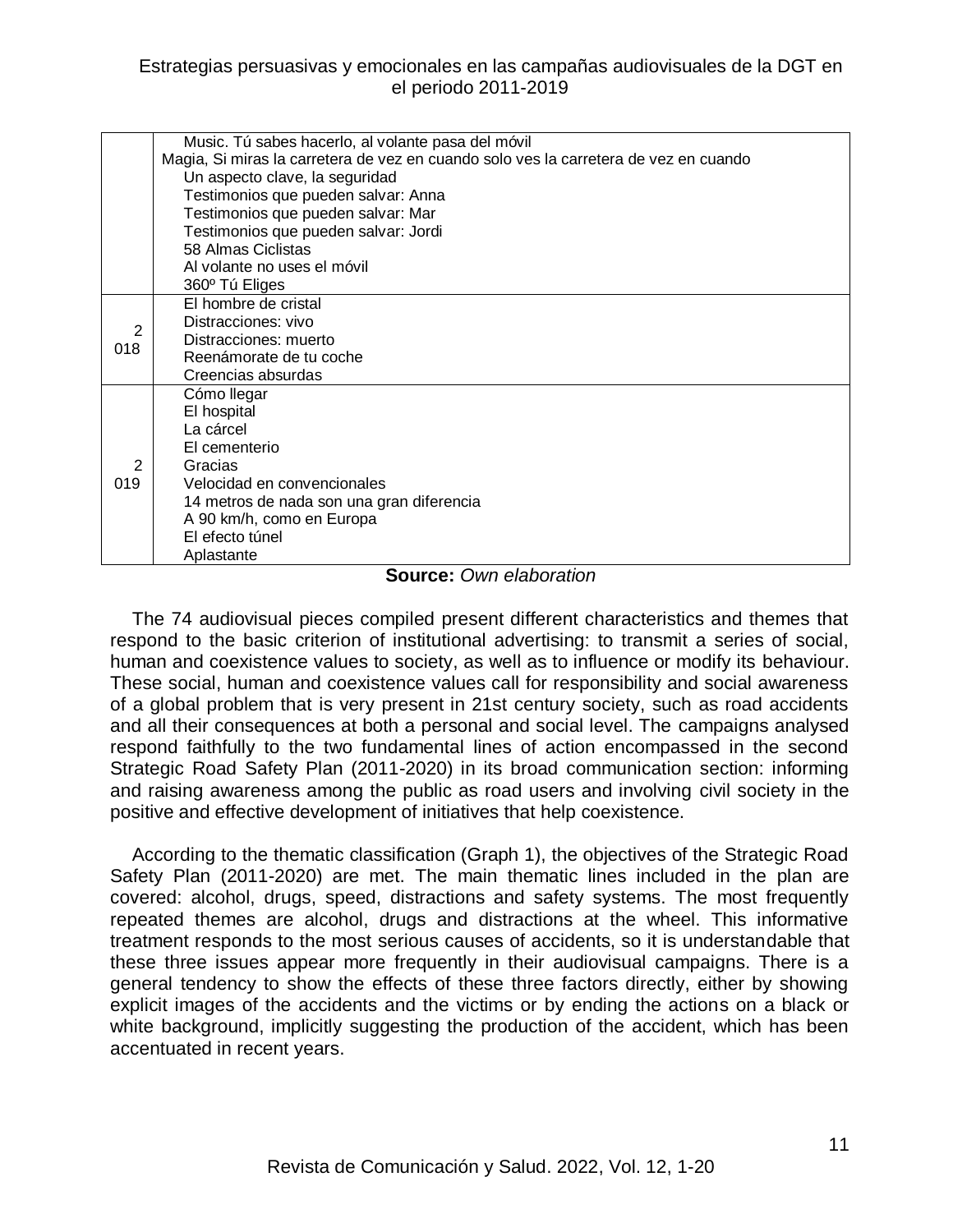

**Graph 1.** *Thematic lines of the different DGT audiovisual pieces in the period 2011- 2019* **Source:** *Own elaboration*

While it is true that they all contain certain values according to their objectives, two distinct modalities or characters can be distinguished. On the one hand, there are the campaigns of a positive nature, which allude to responsible driving thanks to which accidents and suffering are avoided and the enjoyment, the arrival at the destination and the benefits of responsible driving are shown (Graph 2). This line predominates in 2011, 2012 and 2013. On the other hand, there are campaigns of a negative nature, showing the direct or indirect effects of irresponsible driving by drivers or third parties. This line is the predominant one and most of the pieces contain high drama, with explicit or implicit images and high emotional impact. This character is accentuated in the years 2015, 2017-2019.

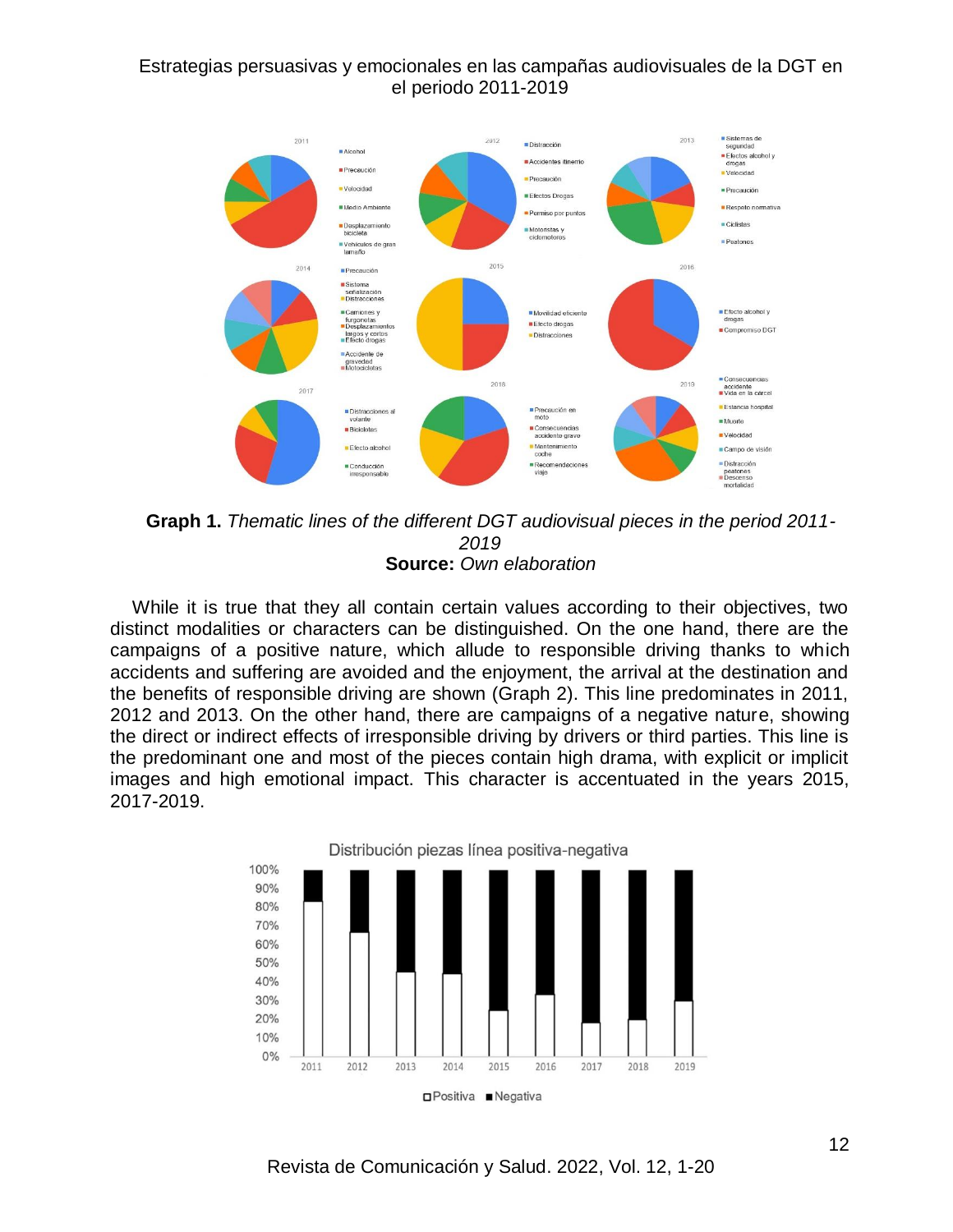#### **Graph 2.** *Distribution positive or negative line DGT audio-visual pieces in the period 2011-2019* **Source:** *Own elaboration*

Generally speaking, negative campaigns are more abundant than positive ones. While in 2011 and 2012 the positive outlook predominated, it was from 2013 onwards that a radical change in the DGT's discourse was detected, opting for greater realism and drama. In the following points, the different nuances of these will be highlighted. Most of the negative audiovisual pieces have a high emotional impact, while in general the positive campaigns tend to have a slight or non-existent emotional impact.

The Directorate General of Traffic covers all the recipient profiles included in the Strategic Road Safety Plan (2011-2020), focusing on users of cars, motorbikes and mopeds, bicycles and pedestrians. This broad spectrum of target groups means that coverage is balanced, responsible and effective, although the greatest weight of the campaigns is focused on car and motorbike drivers. There is a balanced treatment in terms of gender, giving visibility to both male and female drivers in most of the campaigns, although in recent years there has been a greater presence of male drivers in the campaigns. In terms of age spectrums, minors are also visible, generally as victims of adult recklessness.

In terms of emotional impact, there has been an evolution of the rational line, predominant in 2011, which over the years has adopted a more emotional perspective. Thus, there is an accentuation of campaigns that gradually become more dramatic, both from a narrative and visual point of view. For example, while in 2011, campaigns of a rational and informative nature predominate, as time progresses, in the years 2014-2019, campaigns of great emotional impact with explicit violent images predominate. This is the case of "Ley de Newton" (Newton's Law) (2014), "El porro más caro del mundo" (The most expensive joint in the world) (2015) or "Magia" (Magic) (2017).

Regarding emotional factors, feelings or sensations that can be detected in the advertisements, two different aspects are generally perceived depending on the positive or negative line of the campaign, mentioned above. Feelings of joy, happiness, optimism, illusion, fun, gratitude, commitment and responsibility are recurrent in positive campaigns. On the contrary, in the negative ads, primary human emotions and feelings such as fear, anguish, shock, surprise, vulnerability, regret, loneliness, sadness, pain, loss and emptiness, among others, predominate. It is remarkable how the treatment of negative campaigns has become increasingly harsh in recent years: they almost always end in death. Viewers undoubtedly come to empathise with the suffering of the victims.

Audiovisual pieces with a high emotional impact contain more explicit violent images than implicit ones (graph 3). In order to create the greatest emotional impact, elements such as blood, destruction, aggressive attitudes on the part of the characters, lifeless bodies, etc. appear. In the case of the 2013 or 2015 campaigns, images of bodies and other elements with violent connotations are shown in detail and explicitly.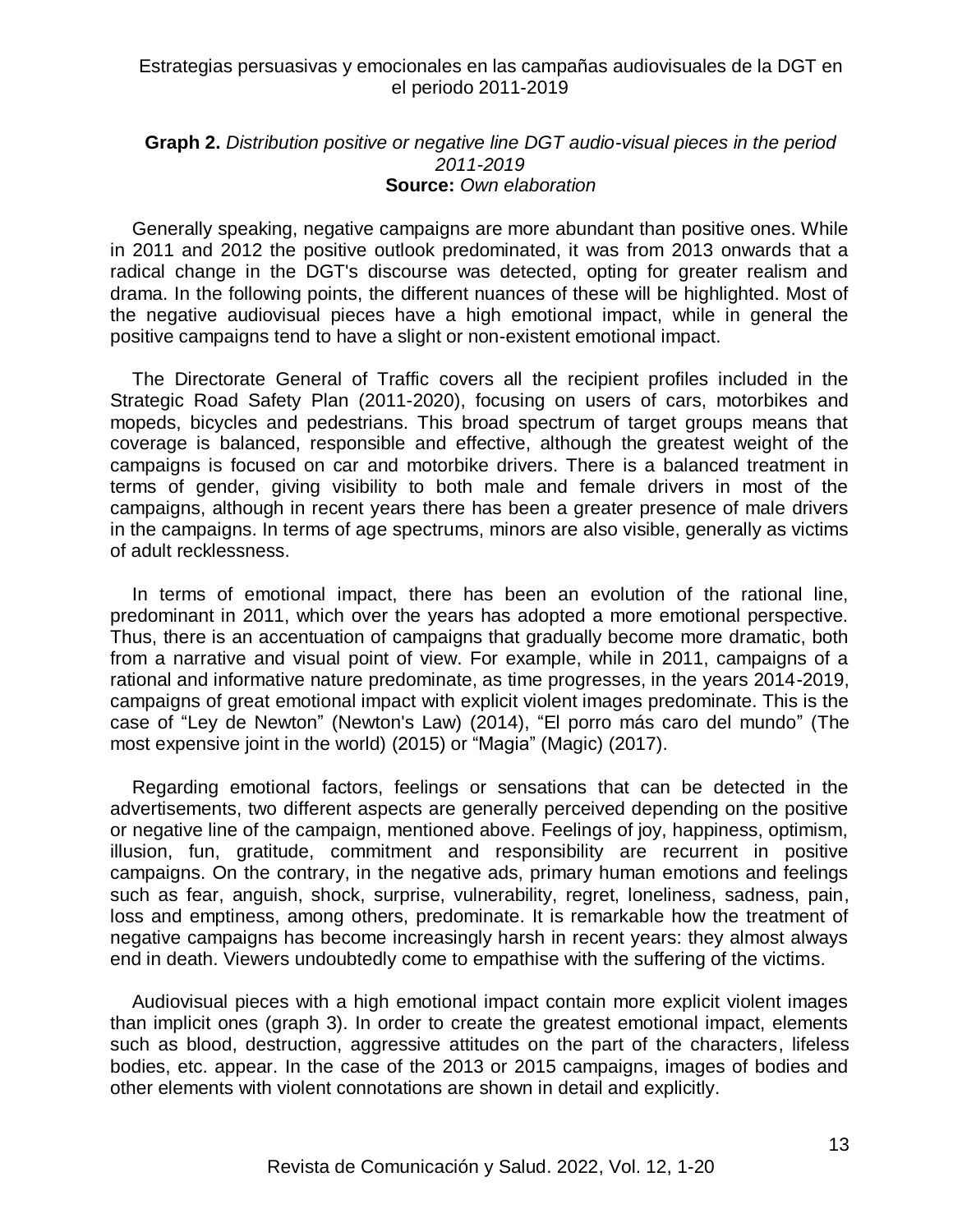

**Graph 3.** *Percentage of implicit or explicit images in the different DGT audiovisual pieces in the period 2011-2019.* **Source:** *Own elaboration*

In terms of the use of the image, two types of filters are distinguished depending on whether the campaign is positive or negative. In the case of positive campaigns, a brighter filter is used. Pleasant and harmonious images are used, such as sunlight, nature, clear paths, people together, etc. This type of campaign contains pleasant images such as meetings with loved ones, arriving at the destination, enjoying the festivities, etc. In contrast, negative campaigns tend to have a darker and more muted image filter. They tend to feature fewer characters and generally show explicitly how their lives are cut short by their bad decisions or those of others. In this type of campaign, images of wrecked vehicles, bodies lying on the road, violent impacts shown implicitly or explicitly, injuries, blood, etc. predominate.

In terms of the persuasive power of the spots (Graph 4), a parallel can be observed with the level of drama they contain. Generally, the pieces with the greatest emotional impact, explicit images of accidents and personal injury, contain a high level of persuasion. The receiver is clearly and explicitly urged not to commit recklessness by showing the direct consequences that can be generated. Most of the negative pieces end with direct sentences of an imperative nature, functioning almost like an order.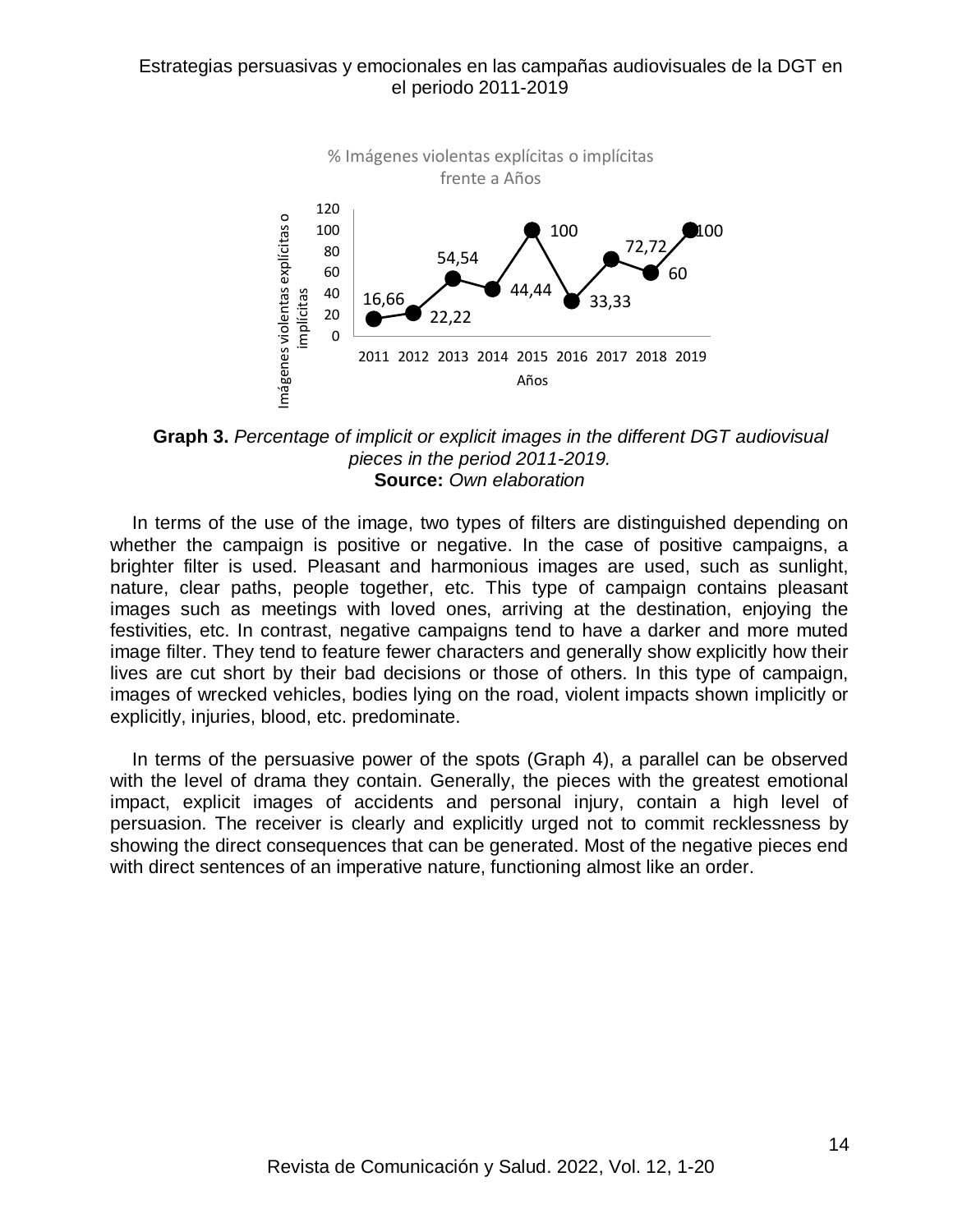

#### **Graph 4.** *Levels of persuasion of the different DGT audiovisual pieces in the period 2011-2019.* **Source:** *Own elaboration*

In the most dramatic campaigns, a clear cause-effect mechanism is detected. The characters suffer the consequences of their own imprudence or the imprudence of third parties. In this sense, the General Directorate of Traffic has always been very direct in its messages, showing reality without filters. Hence the harsh nature of many of its audiovisual campaigns. Clear examples are the campaigns "Tú eliges" (You choose) of 2017 or "Saca tus drogas de la circulación" (Get your drugs out of circulation) of 2014.

The driver's chastisement and responsibility factor prevails in most of the negative campaigns. The stories are based on offences of all kinds - driving under the influence of alcohol and drugs, speeding, distractions... - and the actions depicted end in tragedy, almost always explicitly reflected. The stories reflect bad decisions that have no solution once they have been taken. A clear example of this approach are the campaigns "Si sabes cómo acaba ¿por qué empezar?" (If you know how it ends, why start?) (2012) or "Tú eliges" (You choose) from 2017.

There has been an intensification of the negative line of audiovisual campaigns in recent years. The character of the negative audiovisual campaigns shows a notable hardening in 2015 and 2017 respectively, both visually and narratively. From 2013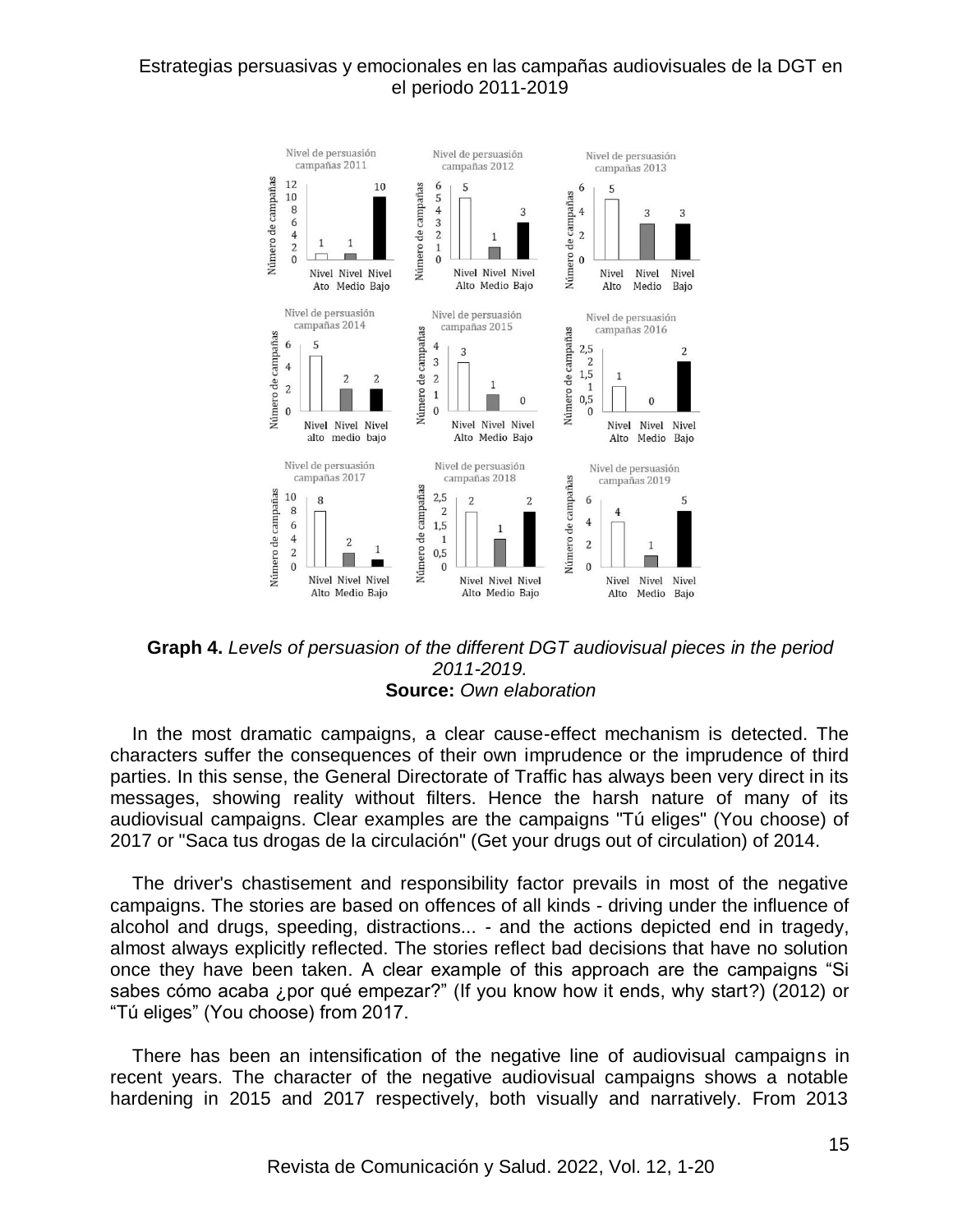onwards, with the launch of the summer campaign "Viajar es vivir" (Travelling is living), the DGT returned to the so-called "hard line", showing explicit and detailed images of lifeless bodies, blood and open wounds, elements that have a great emotional impact. The awareness-raising mechanism in this type of campaign lies in provoking a high emotional impact and shock in the viewer, focusing on the dramatic or tragic aspects of a traffic accident. Thus, most of these campaigns appeal to primary emotions such as fear, surprise, suffering, pain, loss or emptiness. These types of effects are detected both in the characters involved in the story and also at an abstract level, seeking empathy and sensitisation of the spectator. The close emotional ties between the characters are important in understanding the impact of the campaigns on the viewer. They are the parents-children, partners, friendships and colleagues. All these roles suffer in-directly from the consequences of accidents. Parents (especially the figure of the mother) play a fundamental role in showing the suffering caused by the loss of a loved one. Friends are more linked to irresponsible behaviour and the need to make decisions that often have no way back.

The sound resources intensify the effect of the emotional impact on the spectator, and can reach a great prominence in the dramatic moments. There is a redundancy of sounds, cries, screams, sound impacts, sirens, sounds of braking and honking horns. They all add to the intensity and drama. The silences work in a special way, always alluding to death in a violent way and to lives cut short. The creative and complex perspective of the stories is DGT's strength. Many of the campaigns carry metaphorical or symbolic meanings, which are different ways of approaching reality. The voice of deceased characters who have been victims of accidents is used extensively, and in some way they are given the possibility of raising awareness through their tragic endings, either through narration or image. This is the case of the protagonist of the 2013 campaign " Viajar es vivir" (Travelling is living).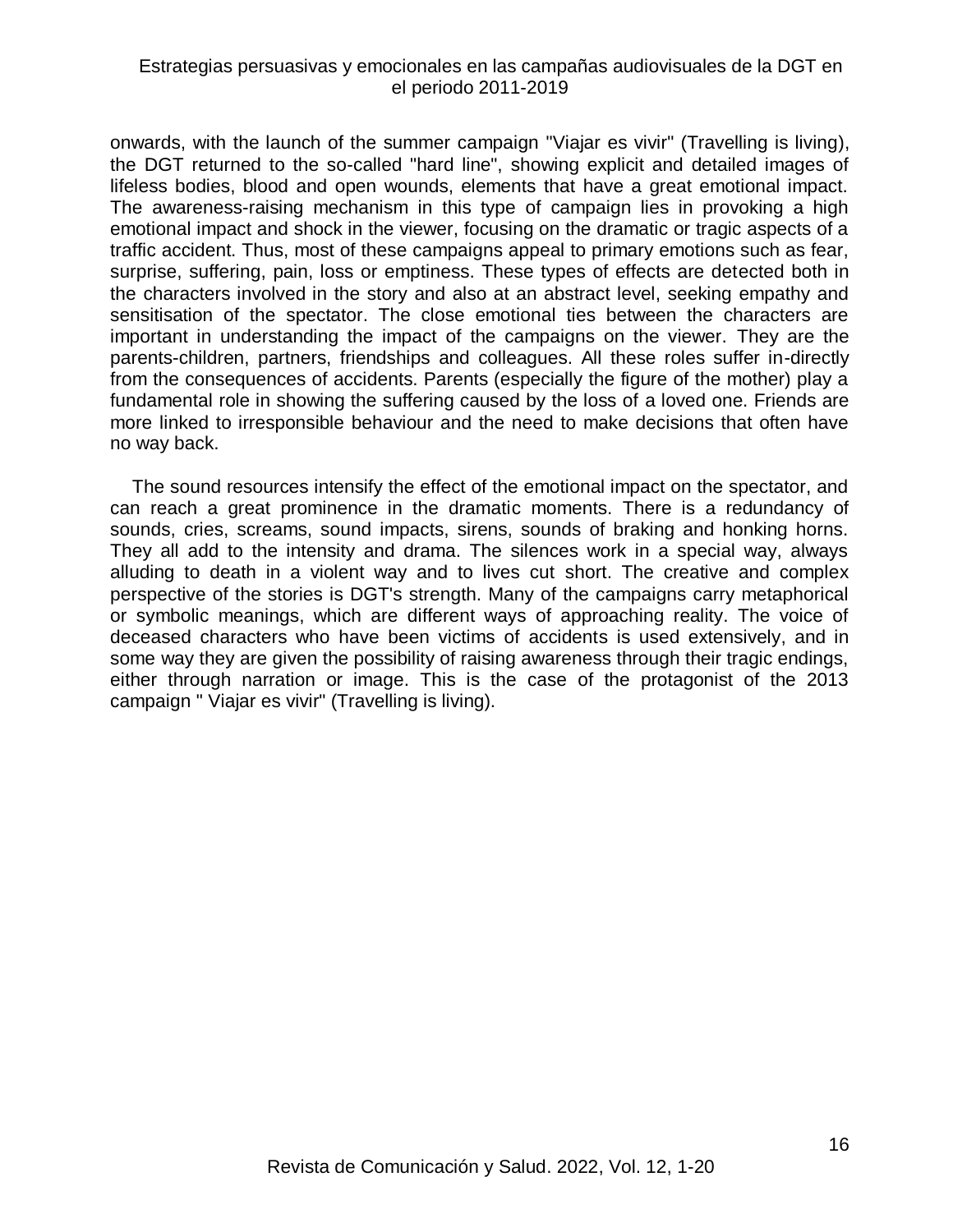## **4. DISCUSSION**

In the DGT's audiovisual discourse throughout the compilation of the 74 audiovisual pieces from the 2011-2019 period, a negative line predominates, which is committed to campaigns with a high emotional impact. Despite the aggressive facet of its campaigns, the DGT's intention is to raise awareness and approach the viewer with realistic and unfiltered messages, to show reality as it is. The audiovisual campaigns launched between 2011 and 2019 respond faithfully to the communication plan established by the Road Safety Strategic Plan in force, in terms of thematic axes, recipients of the message and scope of action.

The effectiveness of the persuasion mechanisms used by the organisation in its campaigns is verified. The focus is on respect for the law and the rules for positive coexistence and the need to ensure compliance with them. Explicit persuasion is frequent through clear and direct messages that function as orders (use of explicit and implicit images in circumstances of serious traffic accidents, which generally end in death). Likewise, the use of a wide range of human emotions in both their negative and positive dimensions is also evident: in campaigns with a positive perspective, the emotions of joy, love, optimism, hope and well-being predominate. In the negative campaigns, suffering, fear, loss, emptiness, guilt and aggression are redundant.

## **5. CONCLUSIONS**

With regard to the main hypotheses that were put forward at the beginning, it is necessary to consider whether or not they are fulfilled:

Hypothesis 1 (H1) is fulfilled as it has been possible to verify a change in character from 2013 onwards. A clear transformation of the discourse towards a much stronger and more abundant negative line can be observed.

Hypothesis 2 (H2) is fulfilled since the Strategic Road Safety Plan is committed to the transmission of values and social learning. Both positive and negative campaigns include learning, which is almost always explicitly shown at the end in a concise sentence. The campaigns show a reward for good behaviour - family reunions, holidays, family parties and tragic consequences for bad behaviour - death, loss, guilt.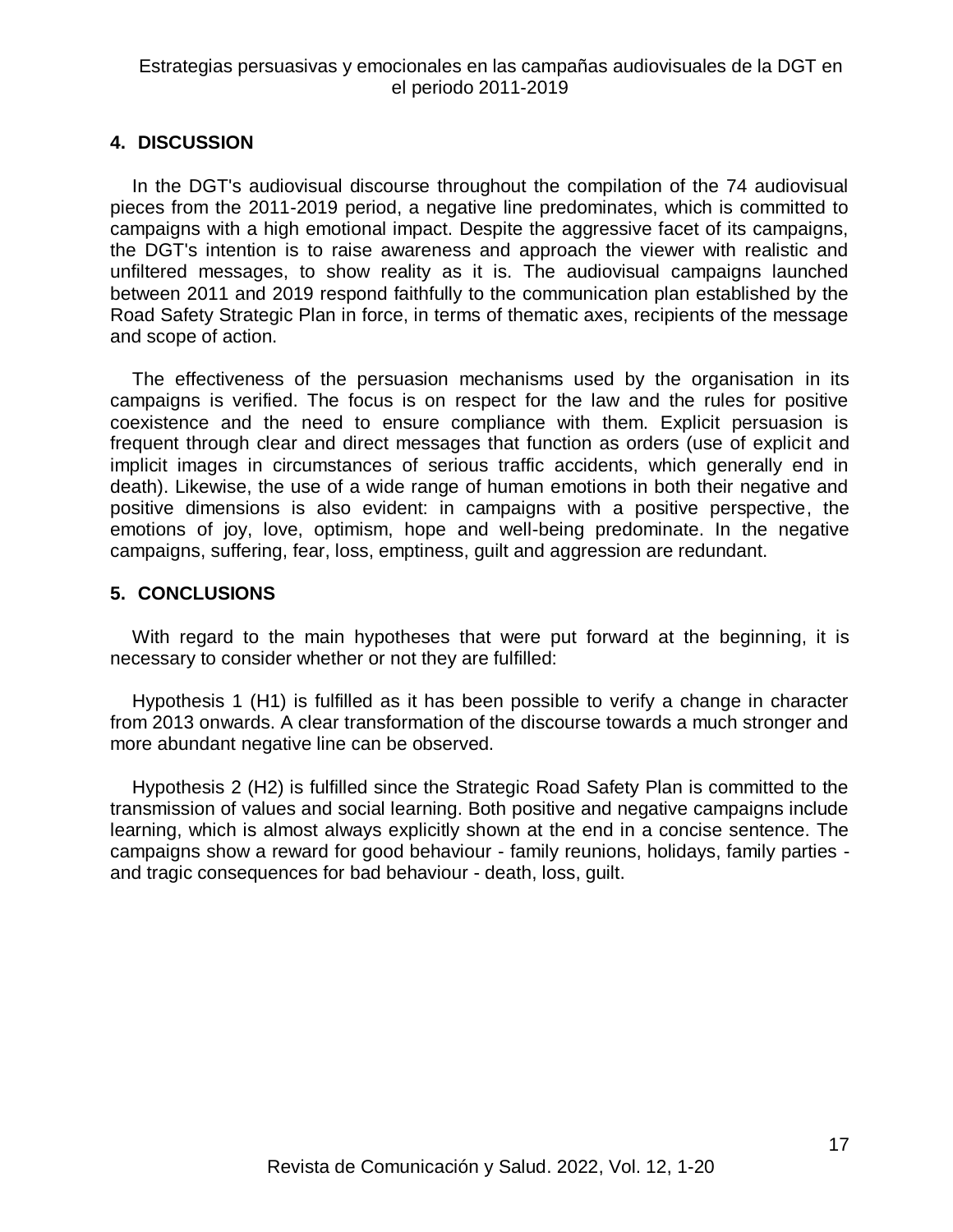# **6. REFERENCES**

- Alvarado López, M. C. (2010). La Publicidad Social: una modalidad emergente de comunicación (Tesis doctoral). Universidad Complutense de Madrid, Madrid. <http://eprints.ucm.es/11522/>
- Benavides Delgado, J. (1997). Lenguaje Publicitario: hacia un estudio del lenguaje en los medios. Madrid, España: Síntesis.
- Cortés Gonzáles, A. (2008). Conceptualización de la publicidad institucional en su dimensión socializadora y educativa. *Espacios Públicos*, *11*(22), 226-237. <http://www.redalyc.org/pdf/676/67602212.pdf>
- Dirección General de Tráfico. (2011). Estrategia de Seguridad Vial 2011-2020. (nº 1). [http://www.dgt.es/es/la-dgt/centro-de](http://www.dgt.es/es/la-dgt/centro-de-documentacion/biblioteca/publicacioneselectronicas/publicaciones/2011/estrategia-de-seguridad%20vial-2011-2020.shtml)[documentacion/biblioteca/publicacioneselectronicas/publicaciones/2011/estrategia-de](http://www.dgt.es/es/la-dgt/centro-de-documentacion/biblioteca/publicacioneselectronicas/publicaciones/2011/estrategia-de-seguridad%20vial-2011-2020.shtml)[seguridad vial-2011-2020.shtml](http://www.dgt.es/es/la-dgt/centro-de-documentacion/biblioteca/publicacioneselectronicas/publicaciones/2011/estrategia-de-seguridad%20vial-2011-2020.shtml)
- Dirección General de Tráfico. (2018). En 2017, 1.200 fallecidos. Tráfico y Seguridad Vial. 239, portada. [http://revista.dgt.es/es/noticias/nacional/2018/01ENERO/0103-](http://revista.dgt.es/es/noticias/nacional/2018/01ENERO/0103-Presentacion-balance-%20accidentes-2017.shtml) [Presentacion-balance-](http://revista.dgt.es/es/noticias/nacional/2018/01ENERO/0103-Presentacion-balance-%20accidentes-2017.shtml) accidentes-2017.shtml
- Dirección General de Tráfico. (2011-2016). Siniestralidad Vial *9*(14). <http://publicacionesoficiales.boe.es/>
- Dirección General de Tráfico (2018). Misión, visión y objetivos. España: Dgt.es. <http://www.dgt.es/es/la-dgt/objetivos-y-competencias/>
- Dirección General de Tráfico (2018). Historia. España: Dgt.es. [http://www.dgt.es/es/la](http://www.dgt.es/es/la-dgt/quienes-somos/historia/)[dgt/quienes-somos/historia/](http://www.dgt.es/es/la-dgt/quienes-somos/historia/)
- Dirección General de Tráfico. Campañas. España: Dgt.es. [http://www.dgt.es/es/index](http://www.dgt.es/es/index-campana.shtml%202)[campana.shtml 2](http://www.dgt.es/es/index-campana.shtml%202)
- Dirección General de Tráfico (2018). DGT.es. España: YouTube. <https://www.youtube.com/user/publicidaddgt3>
- Feliu Albaladejo, A. (2004). Publicidad institucional y publicidad electoral. En Mínguez Arranz, N. y Villagra García, N. (Coord.) La comunicación: nuevos discursos y perspectivas (509-516). Madrid, España: Edipo.
- García López, M. (2001). Publicidad Institucional: el Estado anunciante. Málaga, España: Universidad de Málaga. Servicio de Publicaciones e Intercambio.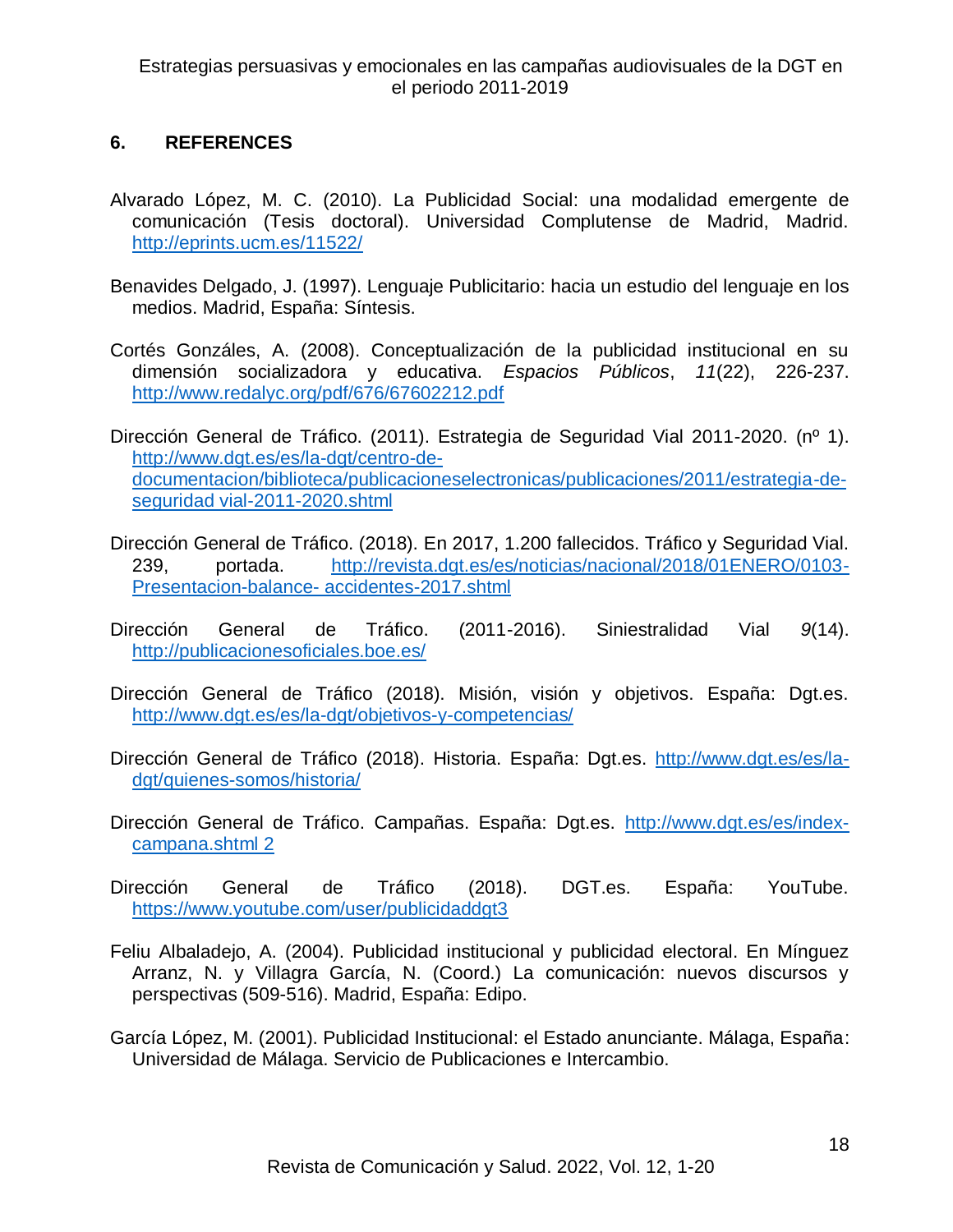- Gómez García, Y. (2016). La eficacia de la publicidad emocional y racional: análisis de las campañas de la Dirección General de Tráfico. (Trabajo Fin de Máster). Universidad de León. León. [https://buleria.unileon.es/bitstream/handle/10612/5482/71464244R\\_GMIM\\_Julio16.pdf](https://buleria.unileon.es/bitstream/handle/10612/5482/71464244R_GMIM_Julio16.pdf)
- López Vázquez, B. (2007). Publicidad emocional. Estrategias creativas. Madrid, España: Eisec Editorial.
- Martínez Rodrigo, E., y Segura García, R. (2012). Música y emociones en campañas institucionales. El caso de la DGT española (1964-1983). *Revista de Comunicación Vivat Academia*, (117E), 643-655.<https://doi.org/10.15178/va.2011.117E.643-655>
- Martínez Rodrigo, E., y Segura García, R. (2013). El discurso emocional en la publicidad audiovisual de la DGT. Estudios sobre el Mensaje Periodístico, 19, 863-872. <http://revistas.ucm.es/index.php/ESMP/article/view/42169>
- Ministerio del Interior (2017, 27 de abril). Tú Eliges [Archivo de video]. <https://www.youtube.com/user/interiorgob4>
- Moragas Spá, M. (2005). Publicidad institucional, comunicación y civismo. Los monográficos de B.MM, (6), 72-77. [http://www.publicacions.bcn.es/b\\_mm/ebmm\\_civisme/072-077.pdf](http://www.publicacions.bcn.es/b_mm/ebmm_civisme/072-077.pdf)
- Radio Televisión Española (2017d, 18 de diciembre). La mortalidad por accidentes de tráfico re-punta en 2017 por segundo año consecutivo. España: Rtve.es. [http://www.rtve.es/noticias/20171218/mortalidad-accidentes-trafico-repunta-2017](http://www.rtve.es/noticias/20171218/mortalidad-accidentes-trafico-repunta-2017-%20segundo-ano-consecutivo/1648003.shtml) [segundo-ano-consecutivo/1648003.shtml](http://www.rtve.es/noticias/20171218/mortalidad-accidentes-trafico-repunta-2017-%20segundo-ano-consecutivo/1648003.shtml)
- Rey, J., y Pineda Cachero, A. (2009). Propaganda y publicidad institucional: Algunas consideraciones teóricas. Questiones publicitarias, 1 (nº Especial), 9-32. [https://idus.us.es/xmlui/bitstream/handle/11441/13057/file\\_1.pdf?sequence=1&isAllow](https://idus.us.es/xmlui/bitstream/handle/11441/13057/file_1.pdf?sequence=1&isAllowed=y) [ed=y](https://idus.us.es/xmlui/bitstream/handle/11441/13057/file_1.pdf?sequence=1&isAllowed=y)
- Segura García, R. (2014). Personajes y discurso emocional en las campañas de la DGT. Análisis de los Spots de 2007-2011. Historia y Comunicación Social, 19 (nº 2 febrero), 355-363.<https://dialnet.unirioja.es/servlet/articulo?codigo=5040071>
- Segura García, R. (2015). Evolución y efectividad de los spots de la DGT. *Revista Opción*, *31*(3), 1180-1200.<http://www.redalyc.org/html/310/31045567062/>
- Segura García, R. (2017). Retórica de las emociones en la Publicidad Audiovisual de la DGT. Análisis de los spots de 1962 a 2013. (Tesis Doctoral). Universidad de Granada. Granada.<https://hera.ugr.es/tesisugr/26518077.pdf>
- Vieira García, C. (2014). Uso y Eficacia del Miedo como Factor Persuasivo en las Campañas Institucionales de la Dirección General de Tráfico. (Trabajo Fin de Grado).